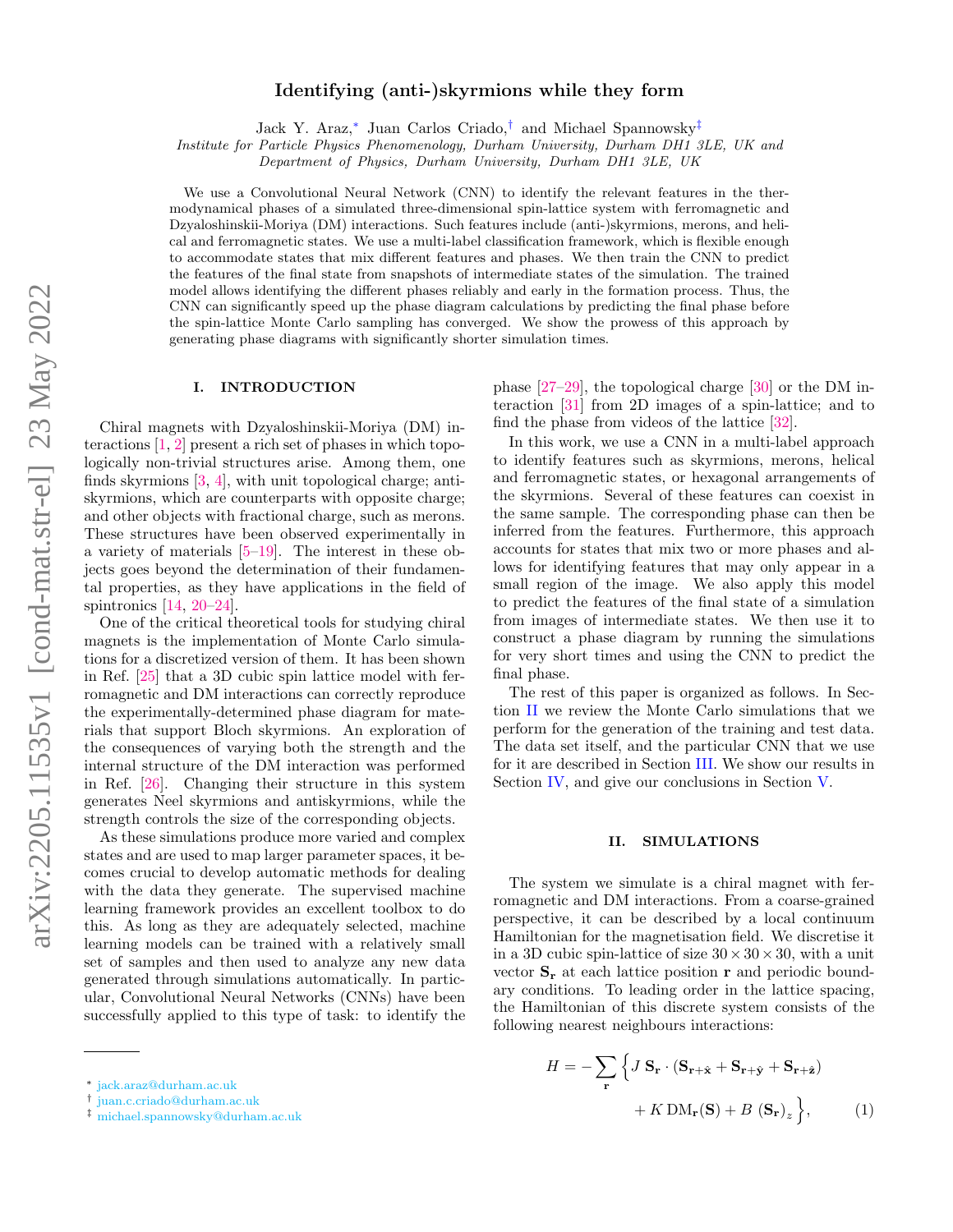2

where  $DM_r(S)$  is the DM interaction, B is the magnitude of an external magnetic field applied along the z direction, and  $J$  and  $K$  are parameters controlling the strength of the ferromagnetic and DM interactions, respectively. All these parameters of the lattice system are adimensional and proportional to the corresponding parameters of the physical system. Following Ref. [\[25\]](#page-6-4), we correct the anisotropies generated by the finite lattice spacing by introducing next-to-nearest neighbours of the same form as the nearest-neighbours ones in Eq.  $(1)$ , with adequate coefficients.

The DM interactions for different materials take different forms as functions of S. Here, we select the structure that generates antiskyrmions, which is [\[26\]](#page-6-5):

$$
DM_{\mathbf{r}}(\mathbf{S}) = (\mathbf{S}_{\mathbf{r}} \times \mathbf{S}_{\mathbf{r}+\hat{\mathbf{y}}})_{x} - (\mathbf{S}_{\mathbf{r}} \times \mathbf{S}_{\mathbf{r}+\hat{\mathbf{x}}})_{y}. \tag{2}
$$

When we extract data from the simulation to train the CNN, we will only use the  $z$  component of  $S$ . Since Bloch/Neel skyrmions and antiskyrmions have similar distributions for the z component, the choice we have made for the DM interaction does not lead to a loss of generality: the approach we use in Section [III](#page-1-0) would perform similarly for Bloch/Neel skyrmions.

At a finite temperature  $T$ , the probability of finding the system in a state with energy  $E$  is proportional to  $e^{-E/T}$ . As for the other parameters, T is here adimensional and proportionate to the physical temperature of the system. To reproduce this probability distribution in our simulation we use the Metropolis algorithm: the system is initialized in a random state and then updated iteratively by choosing a random spin and changing it to a new random direction with a probability

$$
p(\Delta E) = \min\left\{1, e^{-\Delta E/T}\right\},\qquad(3)
$$

where  $\Delta E$  is the energy difference between the system's energy after the potential change and the current one. To speed up the process, we divide the lattice into three noninteracting sublattices and update all spins in each sublattice in parallel, using a GPU, as described in Ref [\[26\]](#page-6-5).

A rescaling of the parameters  $J, K, B$  and  $T$  by the same factor leaves the system invariant. We are thus free to fix the value of any of them without loss of generality. We pick  $J = 1$ . We set the remaining parameters K, B and T to constant values inside a given simulation but varying across different simulations.

We perform two types of procedures during a simulation, which we call themalization stages and averaging stages. A thermalization stage consists of 1000 lattice sweeps. A lattice sweep is an update of all of the spins in the lattice. An averaging step involves taking the average of 200 lattice configurations, with 50 sweeps performed between each consecutive pair. In a simulation, we perform thermalization and averaging stages alternatively, for a total of 20 each. The number of sweeps we take in both kinds of the stage is small compared to their typical size in other applications. As a result, the sequence of averaged configurations obtained from the averaging stages

gives us a collection of snapshots showing the dynamical evolution of the system as the final state is formed.

### <span id="page-1-0"></span>III. DATA PREPARATION AND TRAINING

To generate our data set, we run 1000 Monte Carlo simulations with values of  $K$ ,  $T$  and  $B$  randomly chosen with a uniform distribution in the intervals [0.7, 1.4],  $[0.1, 1.3]$  and  $[0.05, 0.35]$ , respectively. As described in Section [II,](#page-0-3) we obtain 20 equally-spaced 3D snapshots for each simulation. We perform an additional averaging stage over 2000 configurations for the final state. For each snapshot (and for the final state), we take a 2D slice of the lattice at constant  $z = 0$  and keep only the z component of the corresponding spins. This is enough information to identify the relevant objects in each case. We refer to the set of 20 2D snapshots plus the final 2D image (both of size  $30 \times 30$ ) obtained in this way as a sample.

To each sample, we attach a set of labels, chosen from the five ones presented in Table [I,](#page-3-0) and representing the features observed in the final image. One or more of these labels can be assigned to the same sample. This is represented as a vector of 5 binary 0/1 components for each sample, which we call the label vector. A component of the label vector being one means that the corresponding label is present, while a value of 0 indicates its absence. We remove 50 samples that do not present a clear structure with features matching any of the ones in Table [I.](#page-3-0) We then standardise the entire data set via RobustScaler from the scikit-learn package.

We perform a separate training procedure for each snapshot index from 1 to 20. Among the 950 samples we have, we use 190 for testing purposes and 20% of the remaining samples for validation. We augment the training data by a factor of 10 by applying a shift by a random amount in the horizontal and the vertical direction, wrapping around the edges. This has several related advantages. First, it increases the effective size of the data set by a factor of  $30 \cdot 30$ , the number of different shifts performed. Second, it enforces that the CNN learns the translational symmetry that the system possesses. Finally, it prevents over-fitting to particular characteristics localised at specific positions in the snapshots selected for training.

The network architecture has been formed via a simple convolution block followed by a fully connected layer. The convolution block has been constructed via a convolutional layer with 16 filters and four stride steps in each direction on the 2D image. The convolutional layer has been wrapped with a ReLU activation function, and its weights have been regularised via L2 with a weight of 0.01. A max-pooling layer has followed it, which takes the pixel with maximum impact within a square of  $2 \times 2$ pixels. The max-pooling layer has been sandwiched between two batch normalisation layers. The flattened output of the convolution block then has been fed into a fully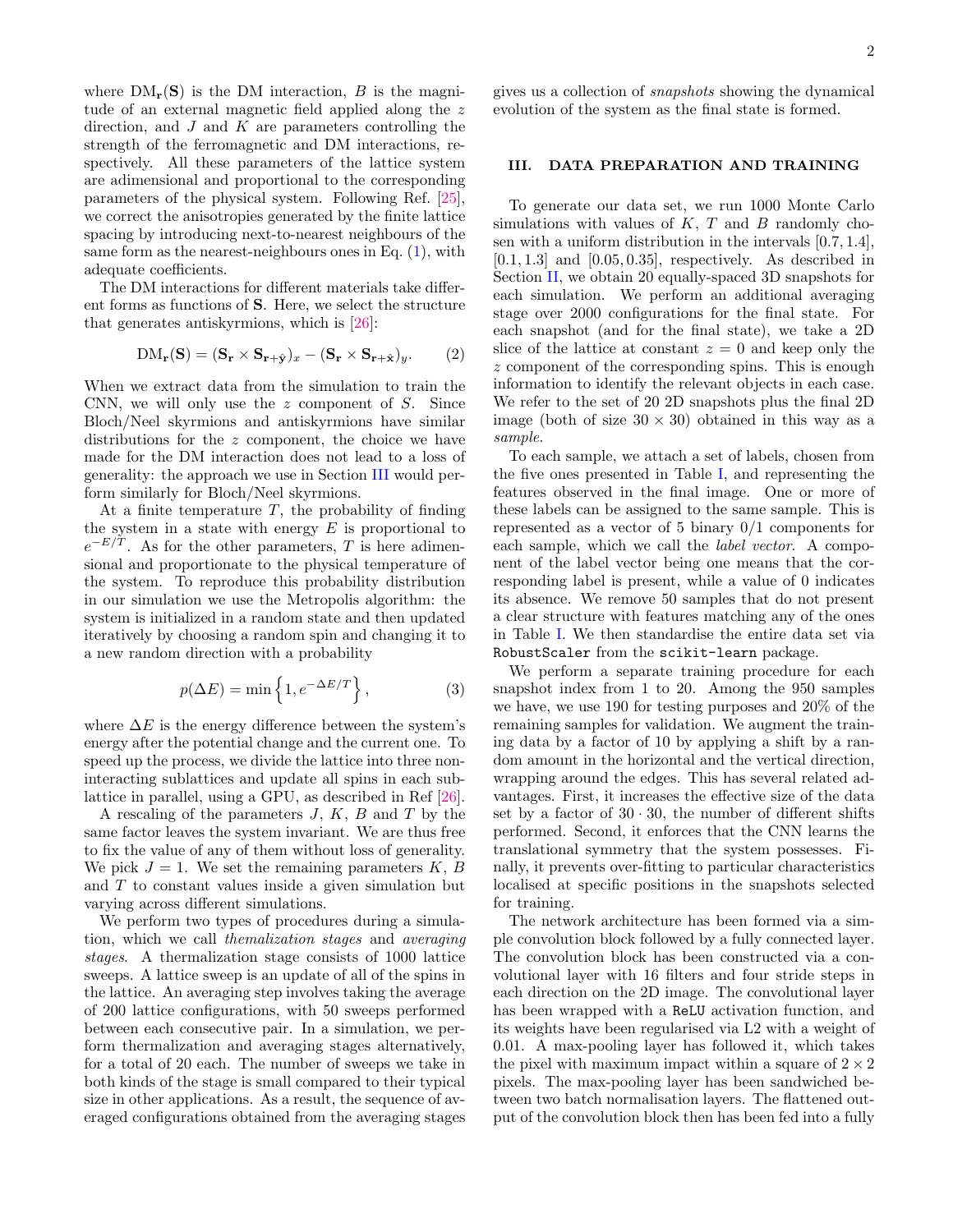connected layer with 16 nodes which, again, has been wrapped with ReLU activation function, and the weights have been regularised with the same L2 regulariser. Finally, the fully connected layer has been padded with dropout layers with 30% probability. This network is designed to provide a five-dimensional output wrapped with a sigmoid activation function.

For training, we use the cross-entropy loss function, which we minimize using the Adam algorithm [\[33\]](#page-6-11), with a learning rate starting at  $10^{-3}$  and decaying by a factor of 2 if the validation loss did not improve for 20 epochs. We perform a maximum of 200 training epochs for each snapshot, with the training being terminated if the validation loss function has not improved for 50 epochs. As mentioned above, to preserve the simplicity of the application, we used one architecture for all snapshots. However, since the last snapshots include more information than the initial snapshots, we observed overtraining within a short amount of epochs during the training of the earlier snapshots. Hence, we only used the network structure before it started to overtrain.

#### <span id="page-2-0"></span>IV. RESULTS

In Fig. [1,](#page-2-1) we show how the final accuracy changes as the network is trained on different snapshots from the simulations. We have performed the training independently for each snapshot, with the same architecture for all of them. In order to estimate the bias originating from the optimisation algorithm, the training is repeated 10 times for every snapshot with independent initiations. We present the results as central points representing the mean accuracy from the 10 runs, together with the error bars showing one standard deviation from the mean. Each label is assigned if the corresponding network output is above a threshold of  $50\%$ <sup>[1](#page-2-2)</sup>. The colours distinguish the accuracies for the different labels defined in Table [I](#page-3-0) where antiskyrmion, meron, helix, ferromagnetic and hexagonal are represented by red, green, blue, purple and orange colours.

As Fig. [1](#page-2-1) shows, the performance of the network for most labels improves as it is trained on snapshots generated with longer Monte Carlo times until the snapshot index is around 5–10. This automatically identifies the point at which the simulation can be stopped: at snapshot 10, the network can already predict each label with the same accuracy as for the final one.

For fixed snapshot index, there is a hierarchy in the network's performance for different classes. With its arrangement of aligned spins, the ferromagnetic label is the easiest to identify, giving an accuracy of around 99%



<span id="page-2-1"></span>FIG. 1. The accuracy of the CNN predictions as a function of the index of the snapshot used. Each point represents the mean accuracy of ten independent training with one standard deviation in the outcome. Snapshots are tagged if and only if output probability is greater than 50%.

for all snapshots. The antiskyrmion, meron and helix features are next, all of them having a similar final accuracy of approximately 95–96%. The detection of the hexagonal arrangement is not so precise, with a maximal accuracy close to 90%. This is to be expected since it is the only label that does not depend on the local features of the images but their global structure.

We illustrate the evolution of the network predictions for three samples in Fig. [2.](#page-4-1) The first row shows the remarkable performance of the network for the early snapshots: to the naked eye, the first snapshot looks like it contains antiskyrmions with strong deformations, which could be even tagged as merons, and no hexagonal structure. Intuitively, it is not clear from this what the evolution will be. Despite this, the network can predict that the final phase will only contain antiskyrmions, not merons, and be arranged in a hexagonal lattice. Finally, we stress the importance of training the network on the snapshot index it is expected to be used: the network for the final image, which achieves high accuracy in its domain, performs worse than the one specialised in the first snapshot index here, giving the incorrect [antiskyrmion, meron] prediction.

In the second row of Fig. [2,](#page-4-1) one can see the first snapshot with structures that the noise makes hard to classify by hand. One of them appears to be a wall of spins on the bottom left of the image, which could be misidentified as a bimeron being formed. This ends up disappearing in later snapshots. The network correctly predicts this by attaching a single [antiskyrmion] label to it. However, in this case, one needs to wait until snapshot 10 for the network to predict the hexagonal arrangement of antiskyrmions. Finally, in the third row of Fig. [2,](#page-4-1) we

<span id="page-2-2"></span> $1$  The network output does not refer to a specific certainty measure, where 90% output does not ensure that the network is absolutely certain with the labelling. Here we used the network output as a threshold for a complex observable designed by the network.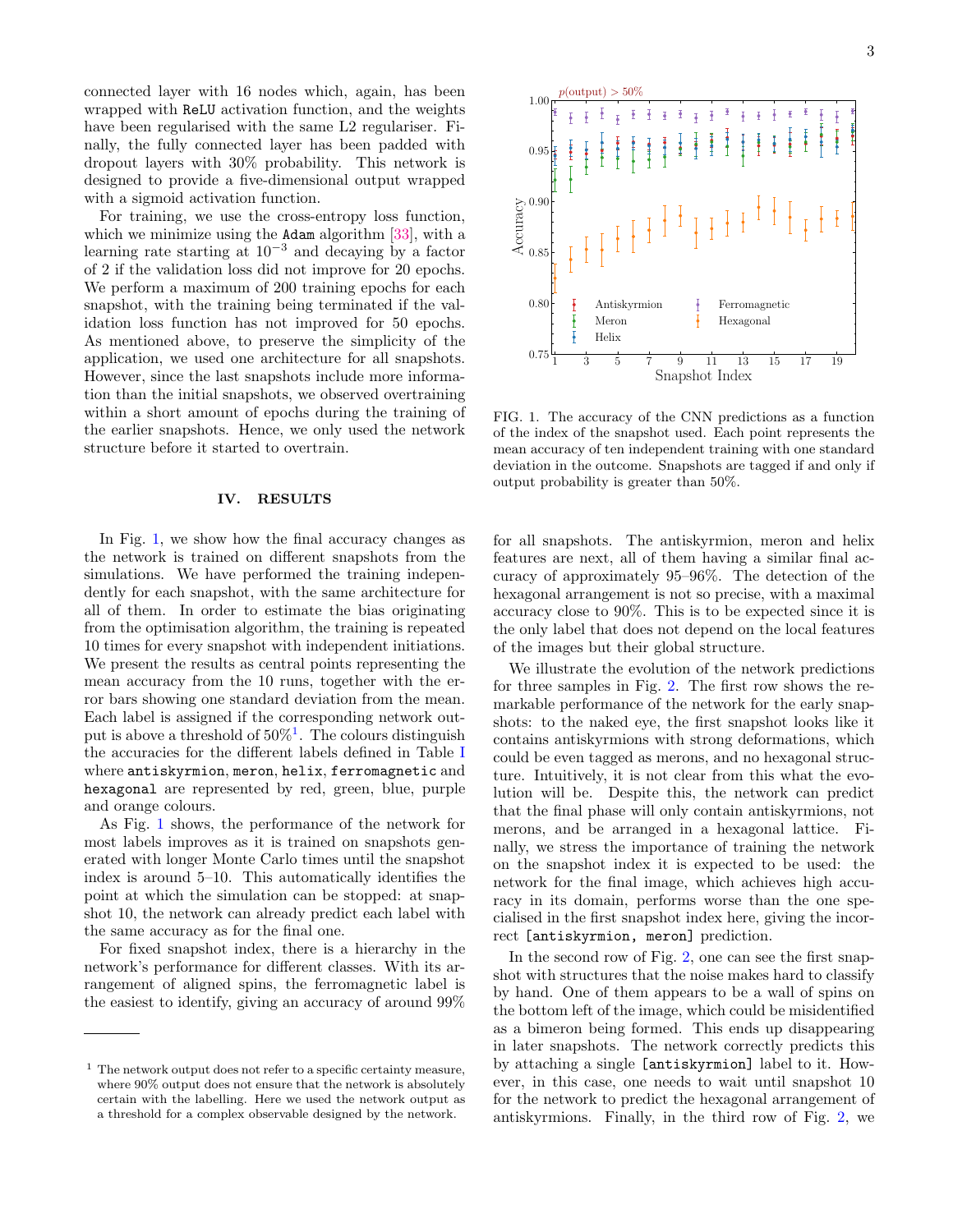| Label         | Description                                                                                                                                                                                   | Examples |  |
|---------------|-----------------------------------------------------------------------------------------------------------------------------------------------------------------------------------------------|----------|--|
| antiskyrmion  | A circular region of spins<br>anti-aligned with the extenal<br>magnetic field.                                                                                                                |          |  |
| meron         | A wall of spins (anti-aligned with<br>the external magnetic field) that<br>ends.                                                                                                              |          |  |
| helix         | At least two contiguous walls of<br>spins anti-aligned with the<br>external magnetic field.                                                                                                   |          |  |
| ferromagnetic | A region of spins aligned with the<br>extenal magnetic field, either<br>filling the full snapshot, or at least<br>having a size larger than the<br>typical distance between<br>antiskyrmions. |          |  |
| hexagonal     | An arrangement of antiskyrmions<br>forming a hexagonal lattice filling<br>the entire snapshot.                                                                                                |          |  |

<span id="page-3-0"></span>TABLE I. Labels used in the dataset. For each label (except hexagonal), if an object matching the description is observed, the corresponding element of the label vector is set to 1, otherwise it is set to 0.

show an example with meron/helical features which is correctly classified from the beginning, despite the noise that is present there.

As an example of the practical application of our approach, we use it to generate a phase diagram from the results of simulations that are stopped at early times and compare its application to the results of the full simulations. First, we generate samples in the same way as the training set, but this time for an equally-spaced grid of points in  $(T, B)$  space, with  $K = \tan(2\pi/7) \simeq 1.25$ . The temperature  $T$  varies between 0.05 to 1.25, in steps of 0.05, while the external magnetic field  $B$  goes from 0 to 0.4, in steps of 0.02. Then, we apply the previouslytrained networks for snapshot indexes 6 and 20 to the cor-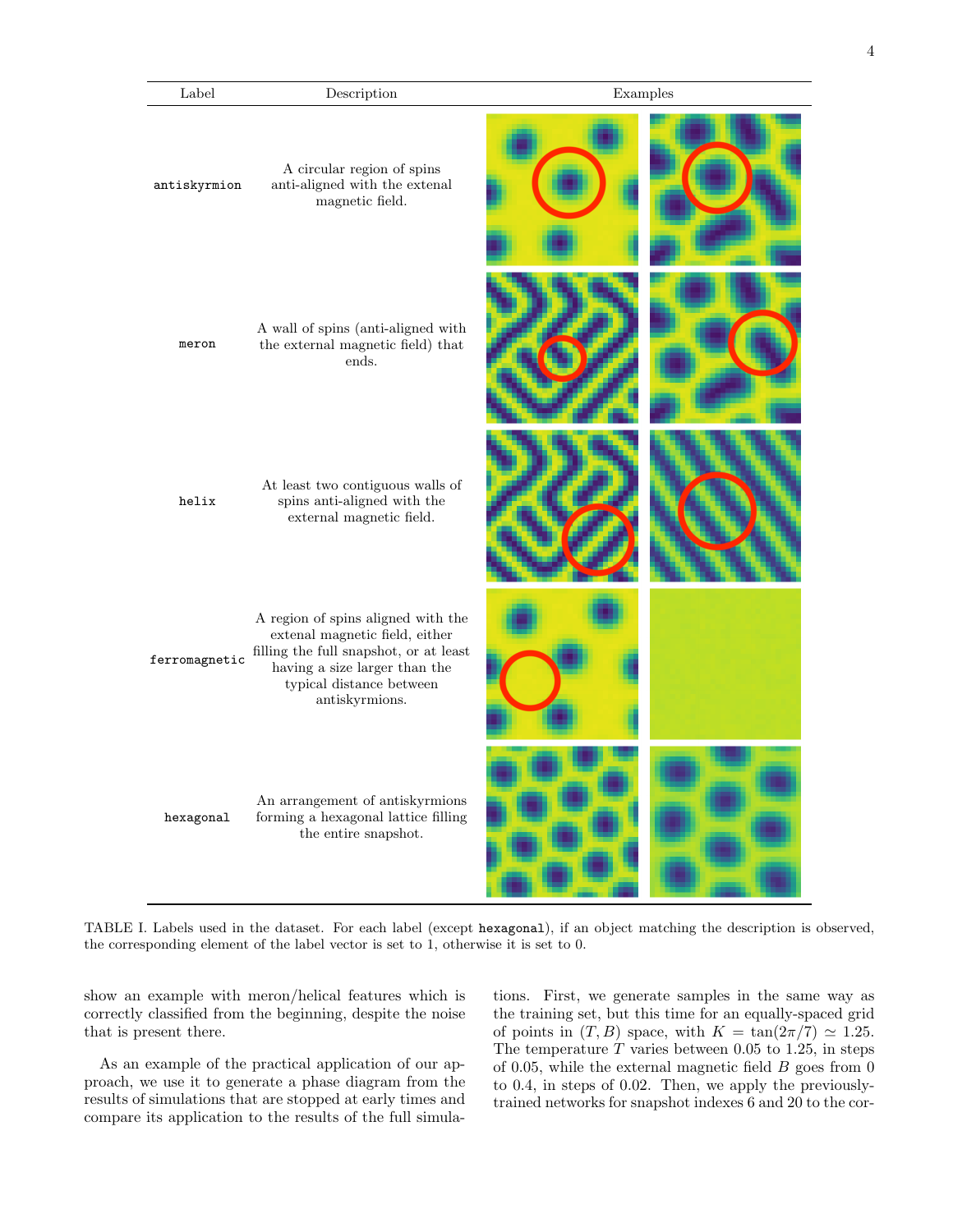

<span id="page-4-1"></span>FIG. 2. Examples of snapshots from different simulations. Each row have been divided in three columns for first and tenth snapshot and final image. The bottom label in the final image shows the truth label of the image and the rest shows the mean output of the CNN with output probability greater than 50%.

responding snapshots and generate a phase diagram. To have smoother borders for each region in both diagrams, we take the average of the predictions for each  $2 \times 2$  block in the  $(T, B)$  grid. We then assign a colour/label to each point as follows:

- Points with a network output above 0.5 for the antiskyrmion label are coloured in red and labelled "Antiskyrmion".
- If the output for both the antiskyrmion and the ferromagnetic label is above 0.5, this means that both antiskyrmions and regions of significant size with spins aligned with the external magnetic field are found. This means that the antiskyrmions are not closely packed. Thus, the region is labeled "Antiskyrmion gas", and a lighter red colour is used.
- Points whose only network output above 0.5 is the ferromagnetic one are labelled "Ferromagnetic" and assigned a grey colour.
- Similarly, those points whose only network output above 0.5 is the helical one are labelled "Helical" and assigned a blue colour.
- Finally, we select a lower threshold of 0.25 for the meron output. If this is reached, independent of other labels, the corresponding point is labelled

"Meron" and uses a light salmon colour. This is done to show a region where merons might appear, in conjunction with antiskyrmions, helicalphase walls or both. The choice of a lower threshold is made to show this region more clearly. For 0.5, it is smaller, and it almost disappears at snapshot index 19.

The points that do not fit any of these criteria are left in white colour, signalling that they could not be classified confidently in any of these phases.

We show the resulting phase diagrams in Fig. [3.](#page-5-5) Since the schedule consists of thermalising at a constant value of T and B, starting from a random lattice configuration, these diagrams correspond to what may be obtained experimentally by rapidly cooling from a high temperature directly into the target point.

We first notice the following differences between the phase diagrams for the two selected snapshots: the shrinking of the "Meron" region and the appearance of the "Antiskyrmion gas" one. The shrinking of the "Meron" region can be explained by the presence in the early stages of structures that are classified as merons, which later disappear in favour of antiskyrmions. This is partially mitigated by training the network on the early snapshots, as shown in some of the examples in Fig. [2,](#page-4-1) but the effect persists to a smaller degree. Another feature that can only be found at larger Monte Carlo times is the mixed antiskyrmion-ferromagnetic states, the "Antiskyrmion gas", which is not detectable at early stages due to noise. We conclude that the simulations need to be run for the entire time we considered to resolve these details.

However, the rest of both diagrams approximately agree. Concretely, the regions for the helical and ferromagnetic phase and the regions where antiskyrmions are detected are similar. This means that to identify where these features emerge, one only needs to simulate snapshot 6. Since these are the most critical features, and the only ones present in a typical phase diagram, running short simulations and using the CNN to predict a final state is a viable option for many applications.

## <span id="page-4-0"></span>V. CONCLUSIONS

We have shown that a multi-label machine learning approach allows us to identify complex structures and mixed states in the results of 3D Monte Carlo simulations of spin lattices with DM interactions. We have trained a CNN using 2D lattice slices to detect antiskyrmions, merons, helical-phase walls, regions with ferromagnetic arrangements of spins, and hexagonal lattices of antiskyrmions. We have only used the z component of the lattice spins, which is similar among antiskyrmions and Bloch/Neel skyrmions. Although we have applied this approach to a version of the DM interactions that supports antiskyrmions, it would perform similarly for skyrmions of both types.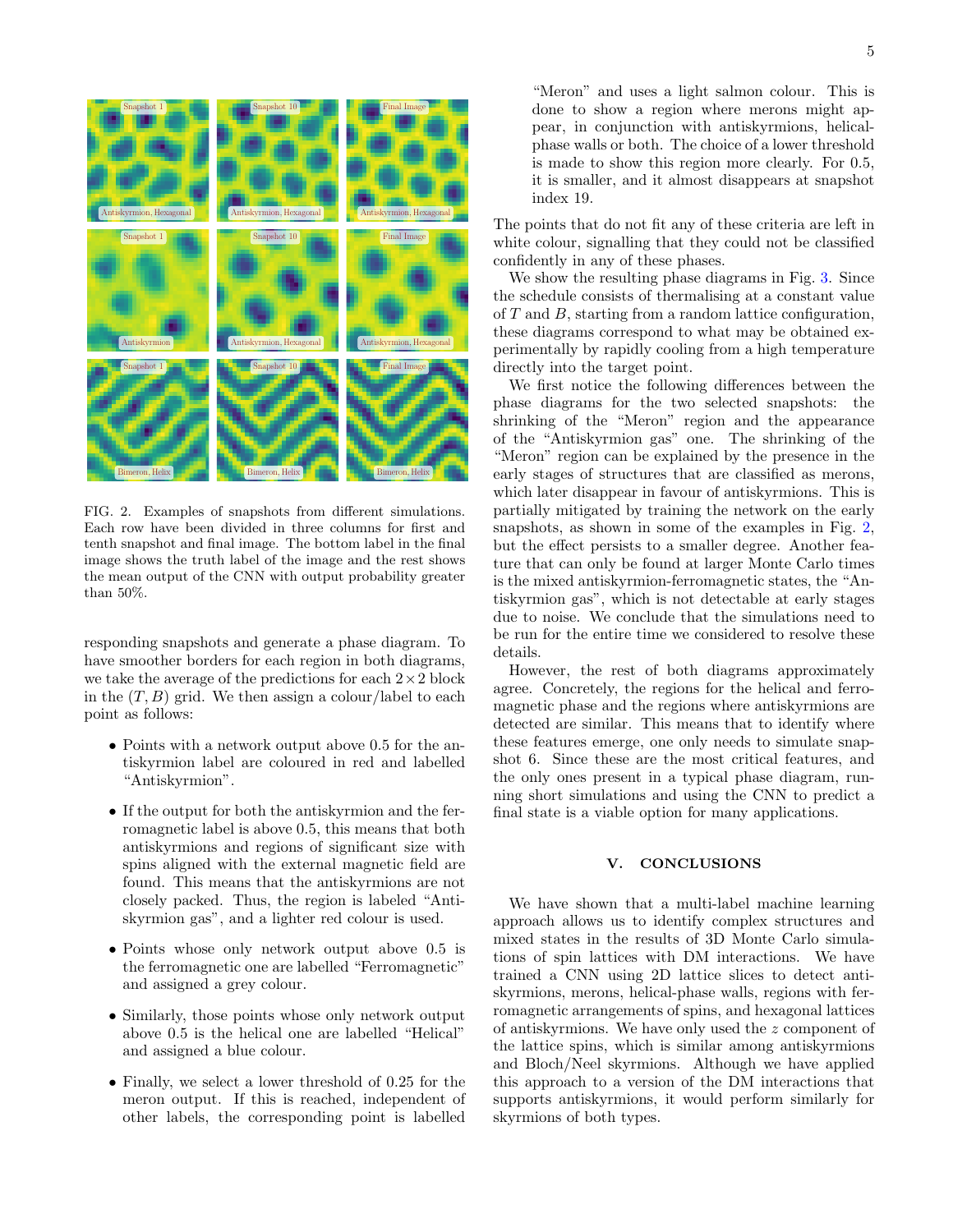

<span id="page-5-5"></span>FIG. 3. Top: phase diagram for a constant schedule, obtained from short (snapshot 6) simulations followed by network prediction. Bottom: the same diagram, using instead long (snapshot 20) simulations. The main regions of a typical phase diagram (pure helical, pure ferromagnetic, and the complete region where antiskyrmions are found), are identified correctly from early stages of the simulation. However, longer simulations are needed to accurately resolve the regions for the occurence of finer details, such as the mixed states that our approach allows to identify.

In addition to directly identifying these features, we have used this framework to predict their emergence from the early stages of the simulation. The CNNs trained on the first few snapshots, with labels given by the final configuration, can predict final features even in cases in which it is not intuitively apparent from an inspection by the naked eye of the corresponding images.

One of the applications of the early-snapshot CNNs is in shortening simulation times. Thanks to them,

- <span id="page-5-0"></span>[1] I. Dzyaloshinsky, A thermodynamic theory of weak ferromagnetism of antiferromagnetics, [Journal of Physics and](https://doi.org/https://doi.org/10.1016/0022-3697(58)90076-3) [Chemistry of Solids](https://doi.org/https://doi.org/10.1016/0022-3697(58)90076-3) 4, 241 (1958).
- <span id="page-5-1"></span>[2] T. Moriya, Anisotropic Superexchange Interaction and Weak Ferromagnetism, Phys. Rev. 120[, 91 \(1960\).](https://doi.org/10.1103/PhysRev.120.91)
- <span id="page-5-2"></span>[3] T. H. R. Skyrme, A Unified Field Theory of Mesons and Baryons, Nucl. Phys. 31[, 556 \(1962\).](https://doi.org/10.1016/0029-5582(62)90775-7)
- <span id="page-5-3"></span>[4] A. N. Bogdanov and D. Yablonskii, Thermodynamically stable "vortices" in magnetically ordered crystals. the mixed state of magnets, Zh. Eksp. Teor. Fiz 95, 178 (1989).
- <span id="page-5-4"></span>[5] S. Muhlbauer, B. Binz, F. Jonietz, C. Pfleiderer, A. Rosch, A. Neubauer, R. Georgii, and P. Boni, Skyrmion lattice in a chiral magnet, Science 323[, 915?919](https://doi.org/10.1126/science.1166767) [\(2009\).](https://doi.org/10.1126/science.1166767)
- [6] W. Münzer *et al.*, Skyrmion lattice in the doped semiconductor  $Fe_{1-x}Co_xSi$ , Phys. Rev. B 81[, 041203 \(2010\),](https://doi.org/10.1103/PhysRevB.81.041203) [arXiv:0903.2587 \[cond-mat.str-el\].](https://arxiv.org/abs/0903.2587)
- [7] X. Yu, Y. Onose, N. Kanazawa, J. H. Park, J. Han, Y. Matsui, N. Nagaosa, and Y. Tokura, Real-space observation of a two-dimensional skyrmion crystal, [Nature](https://doi.org/10.1038/nature09124) 465[, 901 \(2010\).](https://doi.org/10.1038/nature09124)

one can stop the simulation at early stages and predict the relevant features. As an example, we have constructed  $(T, B)$  phase diagrams for snapshots 6 and 20 with  $K = \tan(2\pi/7)$ . Although long simulation times are needed to resolve fine details involving mixtures of merons and antiskyrmions or whether antiskyrmions are in a crystal or a gas phase, we find that the main phases, antiskyrmion, helical, and ferromagnetic, can be detected with significantly shorter simulations.

- [8] X. Yu, N. Kanazawa, Y. Onose, K. Kimoto, W. Zhang, S. Ishiwata, Y. Matsui, and Y. Tokura, Near roomtemperature formation of a skyrmion crystal in thin-films of the helimagnet fege, [Nature materials](https://doi.org/10.1038/nmat2916) 10, 106 (2011).
- [9] Y. Tokunaga, X. Yu, J. White, H. M. Rønnow, D. Morikawa, Y. Taguchi, and Y. Tokura, A new class of chiral materials hosting magnetic skyrmions beyond room temperature, [Nature communications](https://doi.org/10.1038/ncomms8638) 6, 1 (2015).
- [10] S. Woo, K. Litzius, B. Krüger, M.-Y. Im, L. Caretta, K. Richter, M. Mann, A. Krone, R. M. Reeve, M. Weigand, P. Agrawal, I. Lemesh, M.-A. Mawass, P. Fischer, M. Kläui, and G. S. D. Beach, Observation of room-temperature magnetic skyrmions and their currentdriven dynamics in ultrathin metallic ferromagnets, [Na](https://doi.org/10.1038/nmat4593)[ture Materials](https://doi.org/10.1038/nmat4593) 15, 501 (2016), [arXiv:1502.07376 \[cond](https://arxiv.org/abs/1502.07376)[mat.mtrl-sci\].](https://arxiv.org/abs/1502.07376)
- [11] Y. Fujima, N. Abe, Y. Tokunaga, and T. Arima, Thermodynamically stable skyrmion lattice at low temperatures in a bulk crystal of lacunar spinel  $GaV_4Se_8$ , [Phys. Rev.](https://doi.org/10.1103/PhysRevB.95.180410) B 95[, 180410 \(2017\).](https://doi.org/10.1103/PhysRevB.95.180410)
- [12] W. Koshibae and N. Nagaosa, Theory of antiskyrmions in magnets, Nature communications 7, 1 (2016).